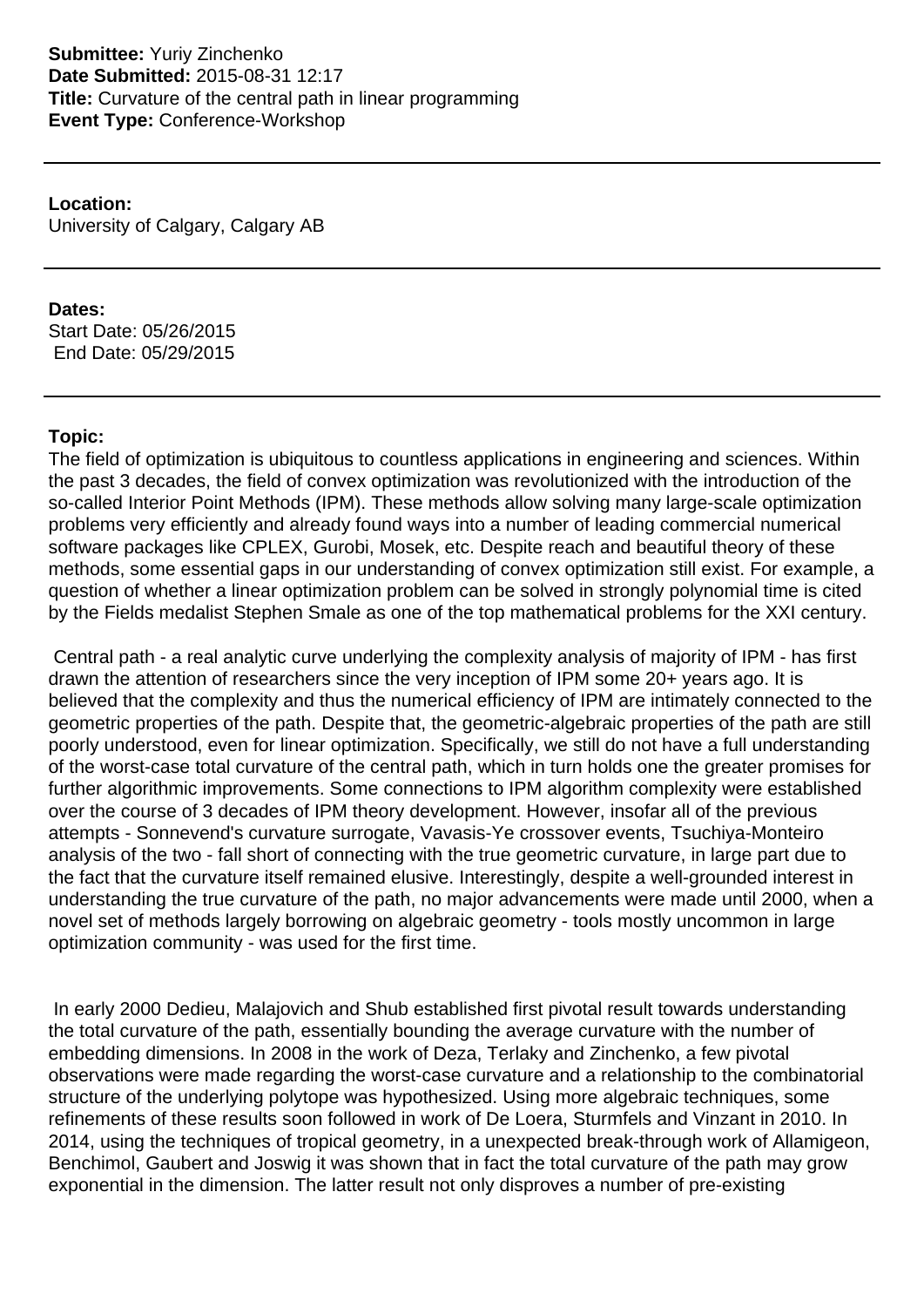conjectures, but possibly even sheds light on possibility of the existence of strongly-polynomial IPM-based method for linear programming.

#### **Methodology:**

Lectures and working sessions

#### **Objectives Achieved:**

(1) a well-substantiated working conjecture was made on the worst-case lower bound for the total curvature of the central path in the number of inequalities in generic dimension, further extending the work of Allamigeon, Benchimol, Gaubert and Joswig; preliminary numerical tests substantiate the working hypothesis very well.

 (2) a detailed examination of possible set of attack angles onto the problem of establishing a tight upper bound on the total curvature was made; one new (and possibly simpler) re-parametrization for the curvature estimation was proposed.

 (3) a substantiated working hypothesis that the knowledge of total curvature alone would not result in improved IPM-type method with better complexity estimates was formulated and discussed in length.

### **Scientific Highlights:**

Besides the objectives listed above, the event strengthened and further broadened collaborative international -- Canada, France, USA -- network of researchers working on the investigation of the curvature of the central path. The workshop and working group discussions were extremely helpful to deepen the understanding of the Allamigeon-Benchimol-Gaubert-Joswig construction that uses fairly exotic (to optimizers) tools of tropical algebraic geometry and model theory, with its relationship to infinite games.

#### **Organizers:**

Deza, Antoine, Computing and Software, McMaster University Zinchenko, Yuriy, Mathematics, University of Calgary

# **Speakers:**

Allamigeon, Xavier, INRIA Saclay / Ecole Polytechnique - Control and Optimization Benchimol, Pascal, EDF R&D - Control and Optimization Deza, Antoine, McMaster University - Computing and Software Gaubert, Stephane, Saclay / Ecole Polytechnique - Control and Optimization Lee, Yin Tat, MIT - Mathematics Skomra, Mateusz, INRIA Saclay / Ecole Polytechnique - Control and Optimization Sidford, Aaron, MIT - Mathematics Terlaky, Tamas, Lehigh University - Industrial and Systems Engineering Zinchenko, Yuriy, University of Calgary - Mathematics